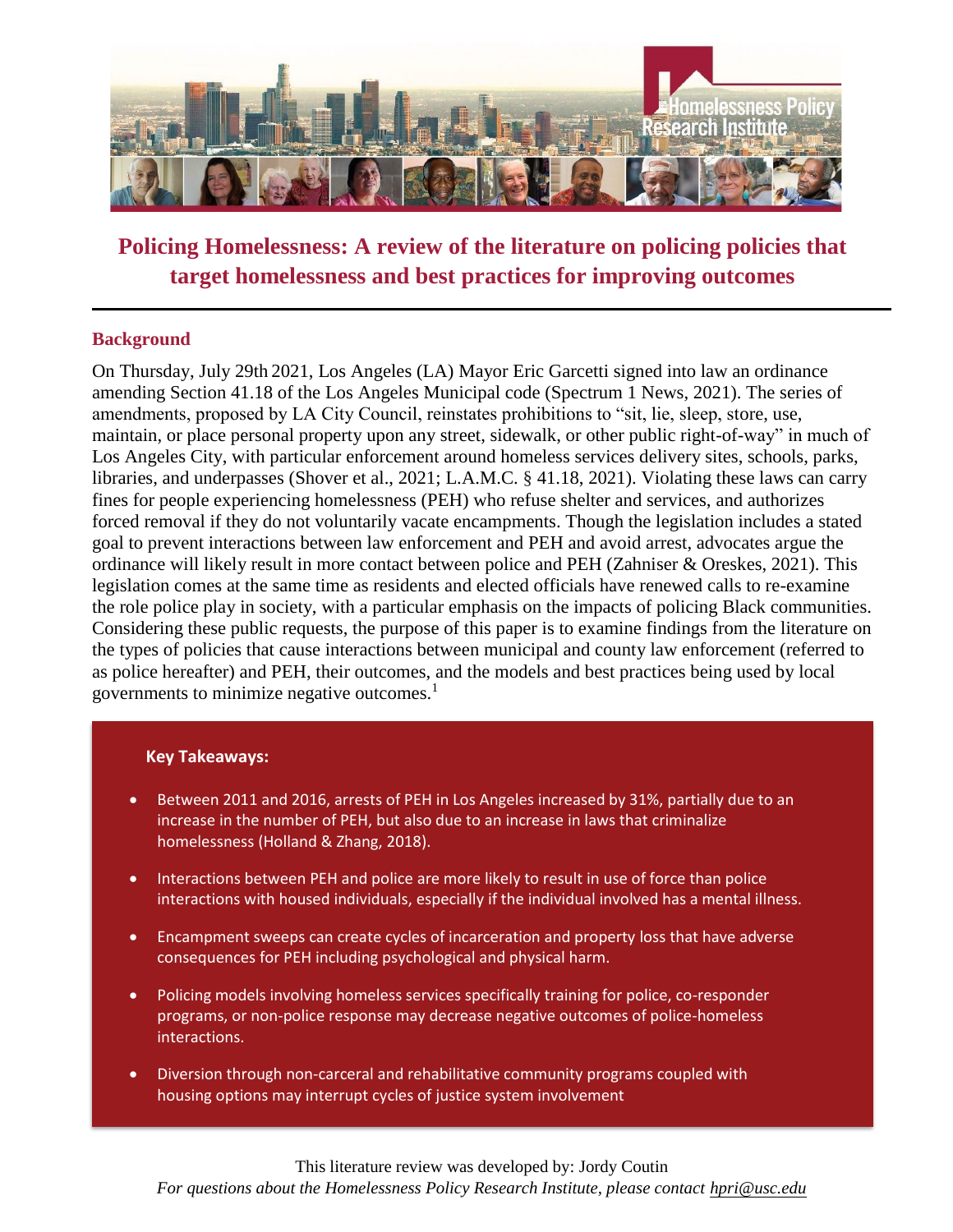

#### **Criminalization of Homelessness**

As homelessness has risen in large metropolitan areas across the country, cities have increasingly tasked police with both service provision and enforcement. The U.S. has seen a rise in laws and statutes that criminalize activities associated with homelessness such as camping, sleeping, begging, and living in vehicles (National Law Center on Homelessness and Poverty, 2019). Some scholars argue that these laws, termed "anti-nuisance laws" or "quality-of-life ordinances" (so called because of their goal to improve the quality-of-life for housed residents) (Tars et al., 2013, Stuart, 2013), effectively make experiencing homelessness punishable by law (Saelinger, 2006; Herring et al., 2020; Amster, 2003; Herring, 2021; Mitchell, 1997).<sup>2</sup> A subset of these laws target PEH's property, rather than their person, allowing police or sanitation workers to remove PEH's belongings from public spaces, effectively forcing PEH to move as well (Chandegra,  $2020$ ).<sup>3</sup> PEH are also often subject to arrest for activities such as trespassing, driving with an expired license, possessing a shopping cart, possession of a syringe, and urinating in public, among other reasons (Moore, 2019).

These types of laws are both widespread and have been gaining popularity among legislators and elected officials.<sup>4</sup> Figure 1 shows the prevalence of laws prohibiting various activities related to homelessness in cities in the U.S.

Figure 1:



*Data Source: (National Law Center on Homelessness & Poverty, 2019)*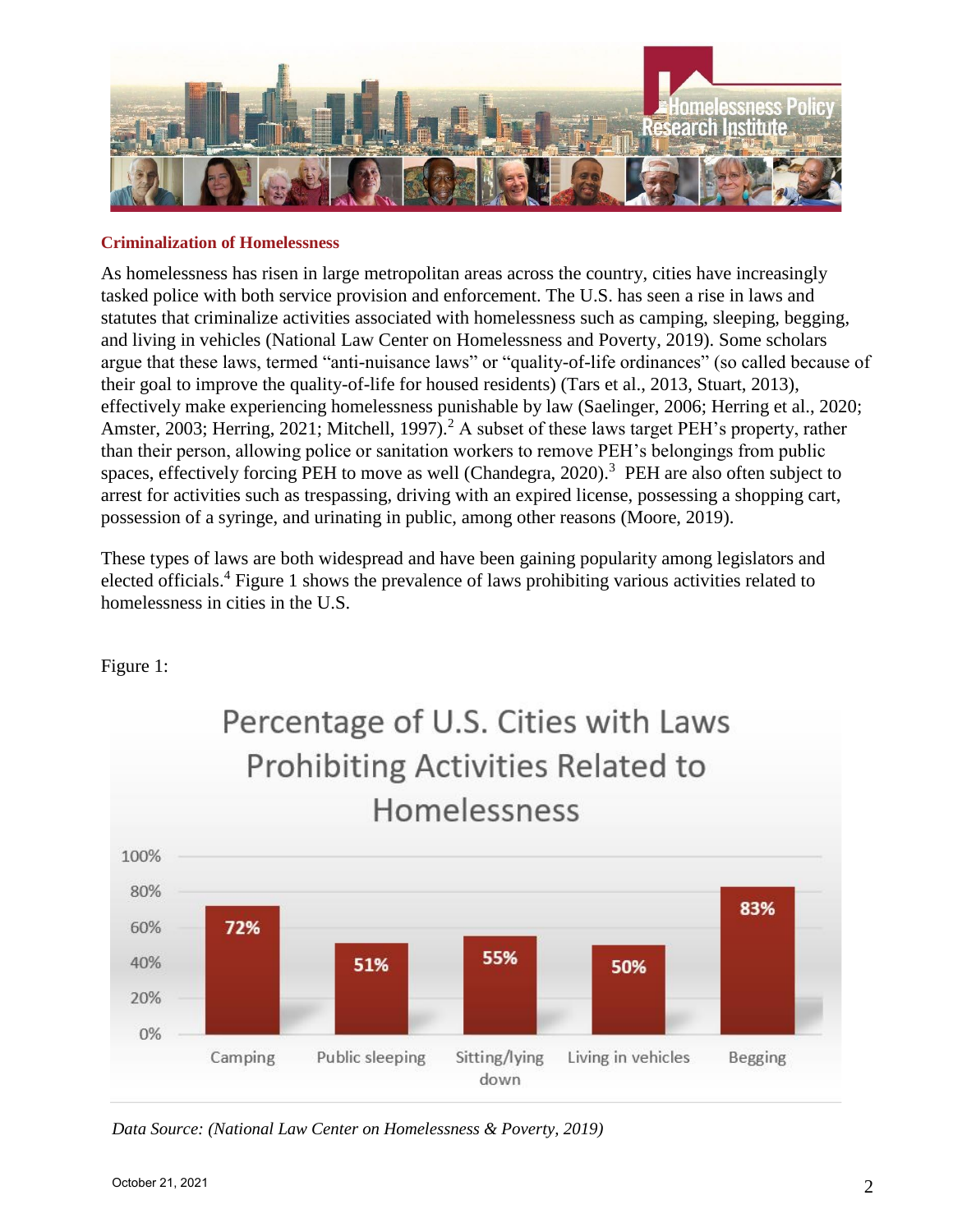

Cities have also passed laws banning food sharing in public, public property storage, public urination and defecation, and scavenging. The City of Los Angeles currently has enforceable laws prohibiting begging, loitering, and sleeping in public places. (National Law Center on Homelessness & Poverty, 2014)

Among the homeless population, unsheltered PEH and Black PEH are most likely to be criminalized by targeted policing (NHLC, n.d.) (CHPS, 2018).<sup>5</sup> Unsheltered individuals are more likely to be victims of a crime because they have higher rates of mental illness or substance use disorder, and they represent the most visible form of homelessness (Smith & Oreskes 2019; Scott, 2019). According to data from the US Department of Housing and Urban Development on California continuums of care, an estimated 70% of unsheltered PEH have been incarcerated (CHPS, 2018). According to a 2018 report by LAHSA, the arrest rate for PEH was 17 times the rate for the general population (LAHSA, 2018). In the U.S. more generally, 63-90% of PEH have been arrested at some time in their life. LAHSA's Report and Recommendations of the Ad Hoc Committee on Black People Experiencing Homelessness (2018) found that Black people make up 40% of LA's homeless population while they make up just 9% of its general population (LAHSA, 2018). According to Judge David O. Carter, this overrepresentation is likely due to structural racism (Oreskes, 2021; City News Service, 2021). Black PEH may also interact with police and the carceral system at greater rates for homelessness related offenses (NHLC, n.d.).

In the past decade, LAPD has been increasingly arresting people experiencing homelessness for nonviolent and minor offenses (Holland & Zhang, 2018). Between 2011 and 2016, all arrests citywide decreased by 15%, but arrests of people experiencing homelessness increased by 31% (Holland & Zhang, 2018). In 2016, two-thirds of arrested people experiencing homelessness were Black or Latinx, and the top five charges were all non-violent, minor offenses including failure to pay a citation (Holland & Zhang, 2018). According to LAPD's 2017 Year-End Report on Homelessness, arrests of PEH increased in part due to increased "quality-of-life" ordinance enforcement, though LAPD's more recent 2019 1<sup>st</sup> and  $4<sup>th</sup>$  quarter reports on homelessness show a decrease in most "quality-of-life" code enforcement related arrests (Beck, 2018; Moore, 2019; Holland, 2018). Fines for many misdemeanors associated with homelessness, such as sleeping on the sidewalk, fall in the low hundreds of dollars after assessing court fees (Holland and Zhang, 2018). However, failure to pay can lead to jail time for offenses that were originally only given a citation (Holland & Zhang, 2018).

## **Encampment Sweeps**

Police across the country, in conjunction with sanitation departments, are increasingly tasked by municipal governments with "sweeping" homeless encampments--removing tents, disposing of "trash", and cleaning the area where the encampments were (Goldfischer, 2019). There is not publicly available data on the frequency of homeless encampment sweeps, but Herring (2019) argues that complaints from residents, agencies, and politicians have driven sweeps (Herring, 2019).

3 Sweeps generally have adverse consequences for PEH. Criminalization and arrests at sweeps can be part of a cycle of dispossession and incarceration. When police are involved in encampment sweeps and October 21, 2021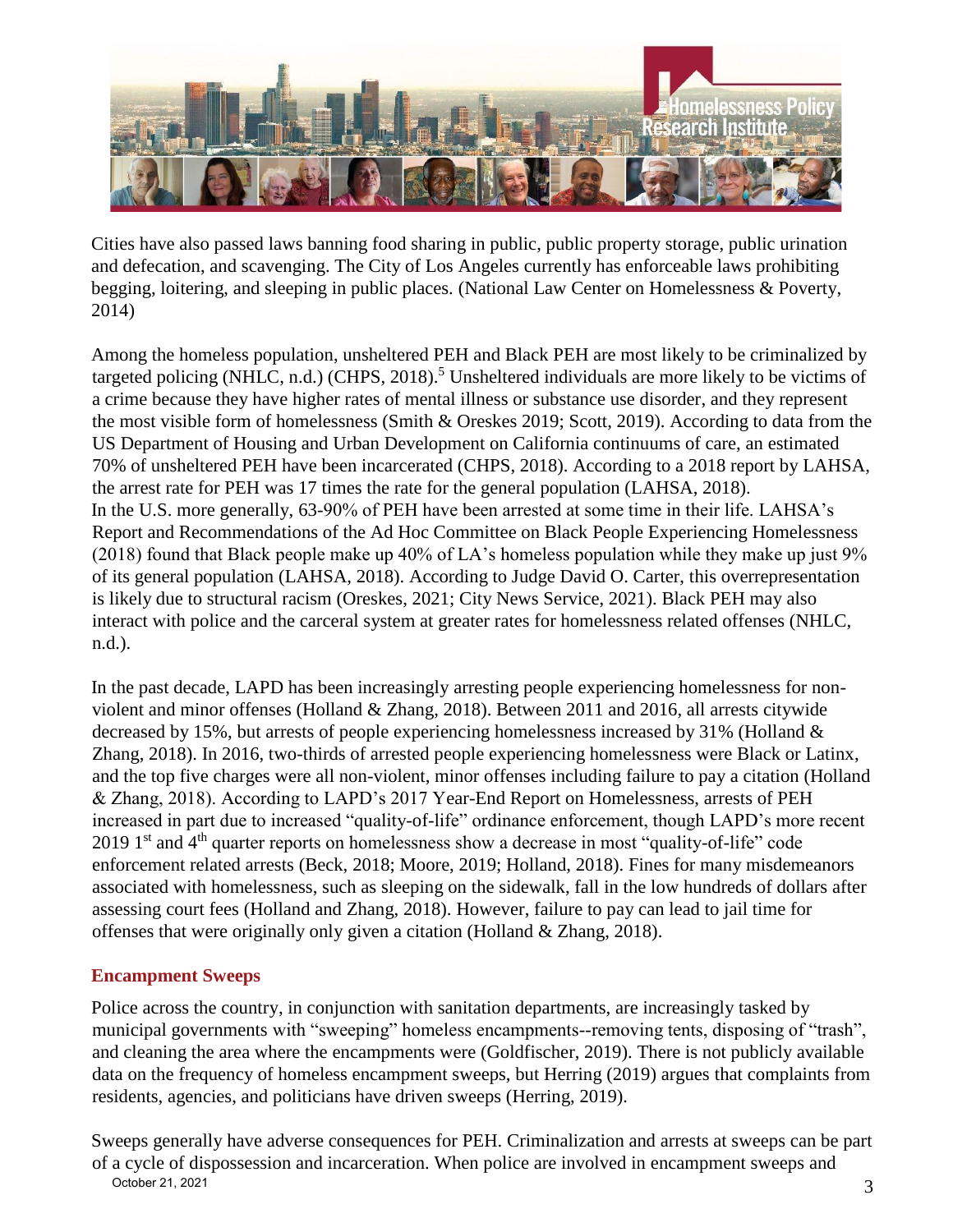

clean-ups, PEH can be booked on petty charges, such as the possession of a shopping cart. While they are briefly in jail, sanitation can confiscate or dispose of their belongings. When PEH are released back into unsheltered homelessness, they may be without the essentials (blankets, tents, medication) they had prior to the arrest. Herring et al. (2019) argue that even without conducting arrests, the cycle of shifting PEH around cities, issuing fines, and destroying encampments creates a "pervasive penalty… that do[es] material and psychological harm" and actually extends periods of homelessness, service resistance, and "deepens racial, gender, and health inequalities" (Herring et al., 2020; Herring, 2019). An article by Robinson (2017) confirmed that sweeps and "quality-of-life" law enforcement have made life more difficult for unsheltered PEH (Robinson, 2019).

Despite their apparent harms, many believe that sweeps are an important tool that cities can use to push PEH toward services. Stuart (2013) found that many Los Angeles police officers believe that the purpose of perpetual movement, encampment sweeps, and punishing long-term residence is to make unsheltered homelessness as "uncomfortable as possible so that people finally hit rock bottom and get themselves into a mission" (p. 1920). Stuart (2013) found that LAPD officers in Skid Row saw their role as "coercively shepherd[ing] homeless people into rehabilitative programs," making the "choice" to be unhoused a more difficult one (p. 1909). Robinson (2019) found that 40% of respondents increased efforts to stay in shelters following Denver, Colorado camping bans, though many also reported that shelters were overcrowded, or they were turned away. Likewise, Robinson (2019) found a modest decrease in PEH's willingness to sleep outdoors—instead many chose to move to less central, more hidden locations to sleep.

# **LAPD's Homeless Outreach Programs and Targeted Initiatives<sup>6</sup>**

## *Homelessness Outreach and Proactive Engagement (HOPE) Team*

In 2016, the Los Angeles Police Department established the Homelessness Outreach and Proactive Engagement (HOPE) Team to more closely link the police response to homelessness with the Coordinated Entry System (Mather, 2017). The program strives to better prepare the police to work with people living on the street, to avoid confrontation, and to refer PEH to services and eventually permanent housing. The HOPE Team is a collaboration between LAPD, the Department of Sanitation, the city attorney's office, and Mayor Garcetti's office (LAPD, 2016). The initiative is funded internally by shifting officers who were already assigned to work with people experiencing homelessness. The HOPE Team launched with 10 officers and one sergeant, who all completed 40 hours of mental health intervention training (MHIT) as well as training on how to best connect these individuals to services and housing. In the  $1<sup>st</sup>$  year of operation, the HOPE team had connected about 5% (390 people) of its contacts with temporary or permanent housing (Mather, 2017).

While the goal of the HOPE Team is to connect people to services, and the city has praised the program's efforts so far to "move beyond enforcement," the team is also tasked with enforcing municipal codes and plays a role in homeless encampment sweeps, and PEH property removal and destruction (Klemack, 2018; Holland, 2018). LAPD representatives have claimed that police need to use enforcement and repeated encampment sweeps as a tool to pressure PEH to accept services (Klemack,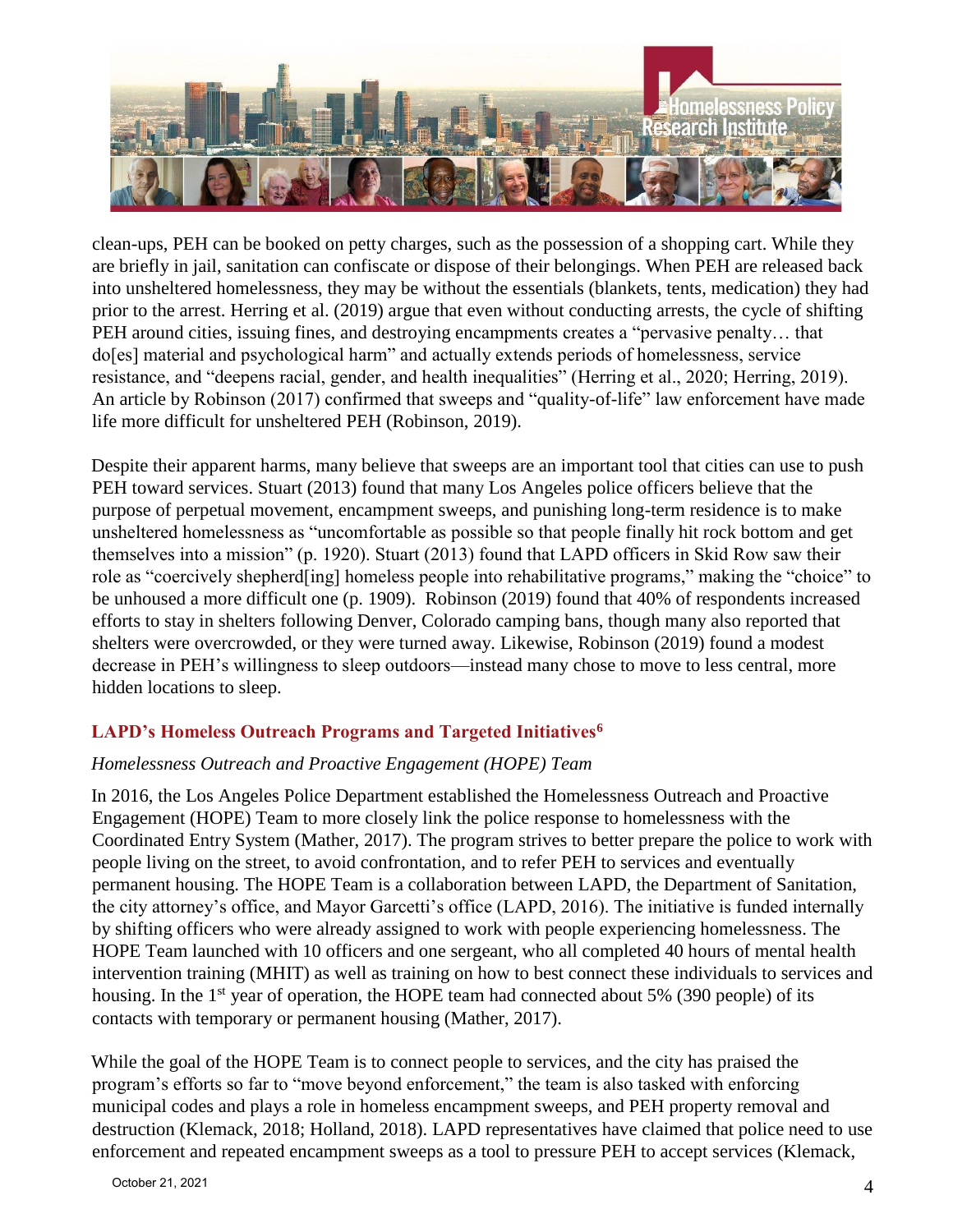

2018; Stuart, 2013). In HOPE's first year of operation 3.5% (264 people) of individuals encountered by the team during encampment sweeps were arrested (Mather, 2017). Currently, there is no academic literature evaluating the effectiveness of HOPE teams.

## *Safer Cities Initiative (SCI)*

Los Angeles began the Safer Cities Initiative in 2006. The initiative was designed to disperse encampments and reduce prostitution and drug-use in Skid Row by issuing citations, fines, and conducting arrests (Program Profile: Safer Cities Initiative, 2011). The program was designed as a "broken windows" policing initiative.<sup>7</sup> SCI employed 50 full-time LAPD officers in undercover units, a mobile command station, and foot patrol (SCI, n.d.). The program also removed portable toilets (SCI, n.d.).

Like many such programs, SCI was expected to have an impact on crime. Berk and MacDonald (2010) found that the SCI was associated with a statistically significant reduction in violent, property, and nuisance crimes within Skid Row. Their analysis also concluded that there was no evidence that criminal activity moved to less policed areas as a result of the policy. Blasi (2007) agrees that crime rates fell in Skid Row following SCI, but rejects that SCI necessarily caused the decrease.

However, studies have also indicated that SCI has resulted in adverse consequences for PEH. An analysis of LAPD data by Blasi (2007) found that, in the first year of the program, an average of 750 arrests were made each month as a direct result of SCI. Further, many of those arrested were incarcerated because they were unable to pay their fines. Between August 2006 and June 2007, 10,342 citations were issued (Blasi, 2007). In that time, 34 people completed the initiative's diversion program (Blasi, 2007). The program resulted in bed shortages in shelters in Skid Row because beds were reserved for Police referrals and unavailable for social worker or other outreach worker referrals. Wagner et al. (2013) found that increased policing of drug use as part of SCI may have pushed injection drug users to engage in the harmful practice of sharing syringes. Vitale (2021) argues that arrests and citations for drug-related offenses through SCI have also made it more difficult for those in poverty to access social services, like TANF, which is not available to those convicted for drug dealing.

## **Police and Homeless Interactions**

Interactions between police and PEH are more likely to result in use of force. Between 2015 and 2019, 29% of total suspects (3056 of 10,692 people) involved in Non-Categorical Use of Force (NCUOF) incidents were perceived to be homeless (Moore, 2019B). A NCUOF incident is defined by LAPD as "an incident in which an on-duty or off-duty [LAPD] employee… uses physical force or a control vehicle to: compel a person to comply with the employee's direction; defend themselves [or] others; effect an arrest or detention; prevent escape; or, overcome resistance" (Moore, 2019B, p. 326). NCUOF do not result in serious injury while categorical uses of force do (Moore, 2018). In 2019 alone 34% of NCUOF incidents involved people perceived by police to be homeless (Moore, 2019), approximately 23 times the rate of NCUOF on Angelinos generally.<sup>8</sup> In the  $3<sup>rd</sup>$  quarter of 2019, LAPD recorded 5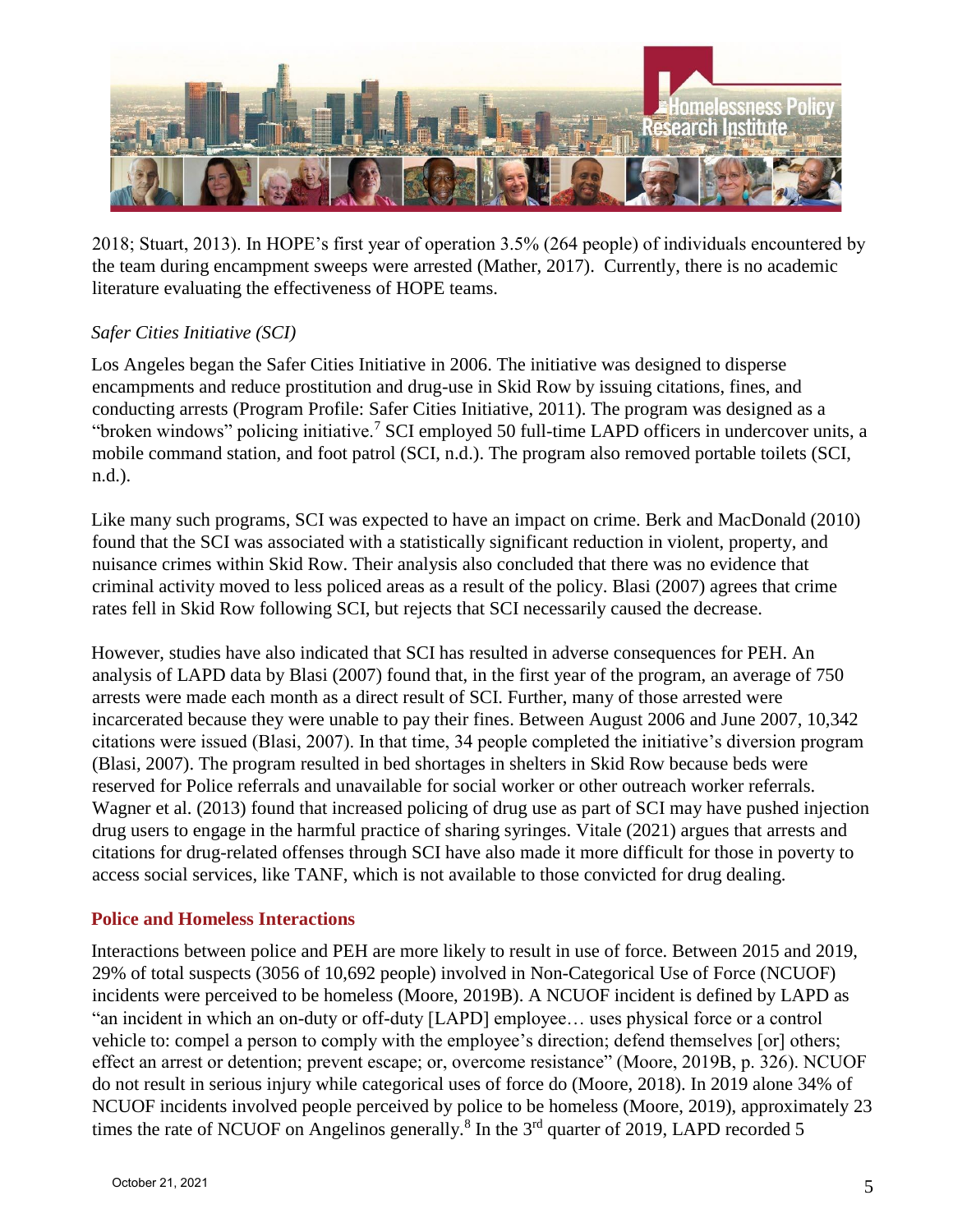

instances of use of force that led to serious injury, including an "officer-involved shooting" and one "incustody death" (Miller, 2020)

Uses of force and excessive uses of force are more common among individuals with mental illness. According to a 2015 report by the Treatment Advocacy Center, people with untreated mental illness are 16 times more likely to be killed by law enforcement than those without mental illness (Treatment Advocacy Center, 2015). Further, individuals with serious mental illness<sup>9</sup> are highly overrepresented in fatal police encounters--as few as 1 in 4 fatal encounters involves an individual with serious mental illness (Treatment Advocacy Center, 2015).<sup>10</sup> Because of the high rates of mental illness and serious mental illness in the homeless population, this puts PEH at a higher risk of falling victim to fatal police interactions (Smith & Oreskes, 2019).

Homeless advocates, researchers, and police department officials explain instances of use of force differently. According to LAPD, increases in use of force against PEH are caused by more frequent contact with PEH as PEH populations increase (Miller, 2020). Johnson (2011) found that mental illness was associated with disproportionate use of force because individuals with mental illness were more likely to possess a weapon, resist police, and act violently toward police. Johnson (2011) advocates for de-escalation tactics, more community health resources, and crisis intervention teams (CIT). Other advocates argue that police are ill equipped to interact with people experiencing mental health crisis and homelessness and should be removed from crisis response situations (Wiener, 2020; Tinoco, 2020).

# **Promising Models and Best Practices**

Holistic policing approaches and increased mental health preparedness training is an important step for police departments in thinking about how to best engage with growing populations of PEH (McNamara et al., 2013). However, high rates of use of force, concerns over the harms of sweeps, lack of safe and appropriate shelters, and role that criminalization and carceral systems play in creating homelessness (HPRI, 2020), indicate that alternatives should be explored. There are a plethora of alternatives to traditional police response to homelessness, from non-police response, to specialized officers equipped with services and referrals. The Urban Institute's report "Alternatives to Arrests and Police Response to Homelessness" indicates that any successful response to homelessness needs to operate using a housingfirst approach—providing access to housing before attempting to address other issues PEH may be experiencing (Batka, 2020). RAND's report on "The Law Enforcement Response to Homelessness" argues that approaches to homelessness need to involve cross-sector collaborations between all those who interact with PEH (Goodison et al., 2020). Kryda & Compton (2008) note that outreach to PEH whether performed by police or outreach workers—needs to involve empathetic listening approaches, treating PEH as individuals in order to overcome mistrust and service refusal.

## *Co-responder teams*

The past decade has seen a rise in the "Crisis Intervention Team" (CIT) model to interact with unhoused folks experiencing mental health crises. The CIT model typically involves partnerships between mental health professionals or social workers and law enforcement with the expressed goals of reducing use of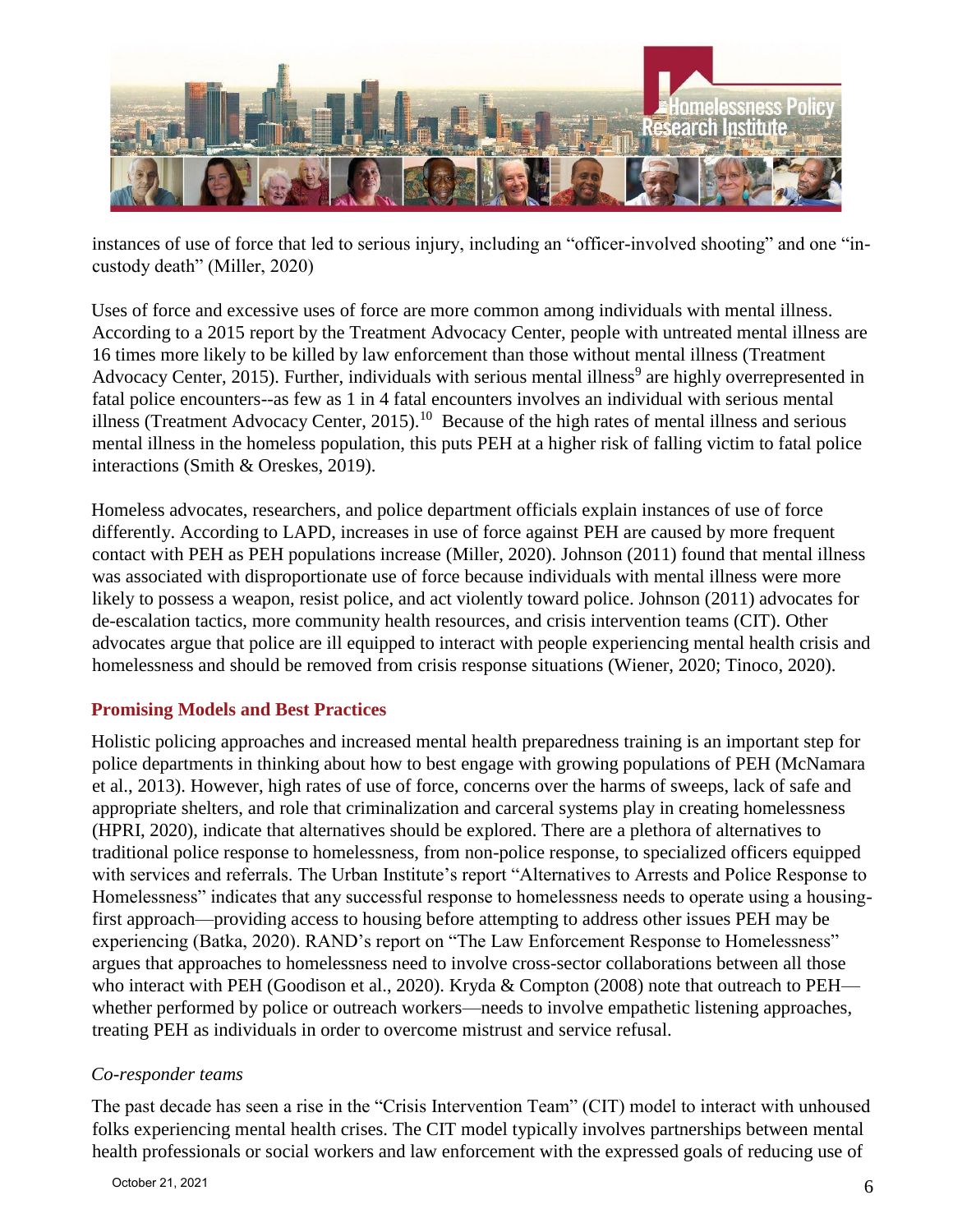

force through de-escalation and diversion from the carceral system (Garcia & Haskins, 2020). One study in the southeastern U.S. found that CIT trained officers believed use of force was less effective and opted for less force than non-CIT trained officers when presented with vignettes involving PEH with schizophrenia (Compton, 2011). A 2000 study found reduced rates of arrests when CIT or mentalhealth specialized officers responded to calls involving PEH with mental illness (Steadman et al., 2000). Some articles stressed the need for police departments to partner with other organizations, using alternatives to arrests, to address homelessness (Hipple, 2017; Batka et al., 2020; Normore et al., 2016). Krinder et all. (2020) argue that these "co-responder teams" divert individuals from jail or corrections, decrease arrests, and improve caller satisfaction, provide important linkages to care for individuals experiencing mental illness and PEH, and save money for cities.<sup>11</sup> Steadman et al. identify characteristics important for developing mental health diversion programs for PEH, recommending "a highly visible, single point of entry; having a no-refusal policy and streamlined intake for police cases; establishing legal foundations to detain certain individuals," and incorporating training and community services (Steadman, et al., 2001).

## *Improved training*

Others have argued for improved training for police officers without co-responder teams. McNamara et al. (2013) found that officers from larger municipal departments had similar levels of training on homeless services when compared to officers from smaller departments or sheriff's departments, despite interacting with PEH more frequently. The National Institute of Justice identified the need for training of police officers to improve interactions with individuals with SMI (Garcia & Haskins, 2020). Efforts to improve training and specialization of police units can be seen in Colorado Springs Colorado, Orange County, and Witchita, Kansas (Batko et al., 2020). Colorado Springs's Homeless Outreach Team (HOT) provided training to police officer units charged with responding to homeless-related resident calls (Homeless Outreach Team, n.d.). In Witchita, only HOT officers can enforce camping bans and officers are trained to connect PEH to shelter and community resources (Batko et al., 2020; Arnold Ventures, n.d.). However, these models have not completely eliminated officer involved shootings or use of force (Winton et al., 2020).

## *Non-police response*

Some localities have adopted non-police responses to homelessness.<sup>12</sup> Most notably, Eugene Oregon's "CAHOOTS" program, and Portland's "Portland Street Response" have involved teams of individuals trained medics and mental health professionals to respond to emergency calls, including those made regarding PEH (Townley, 2021; Green, 2019). Portland's program was co-created with PEH, street vendors, and other community members to determine which situations warranted a police response versus a non-police response (Townley, 2021). According to Eugene PD, 5-8% of calls are diverted to the CAHOOTS program, and roughly 8% of those calls require back-up from a traditional Police Officer (EPCAU, 2020). LA City Council approved a measure to develop an un-armed response team to respond to non-violent incidents, which will likely include many incidents involving PEH (Meeks, 2020; Hamedy, 2020; LA Mayor's Office, 2020).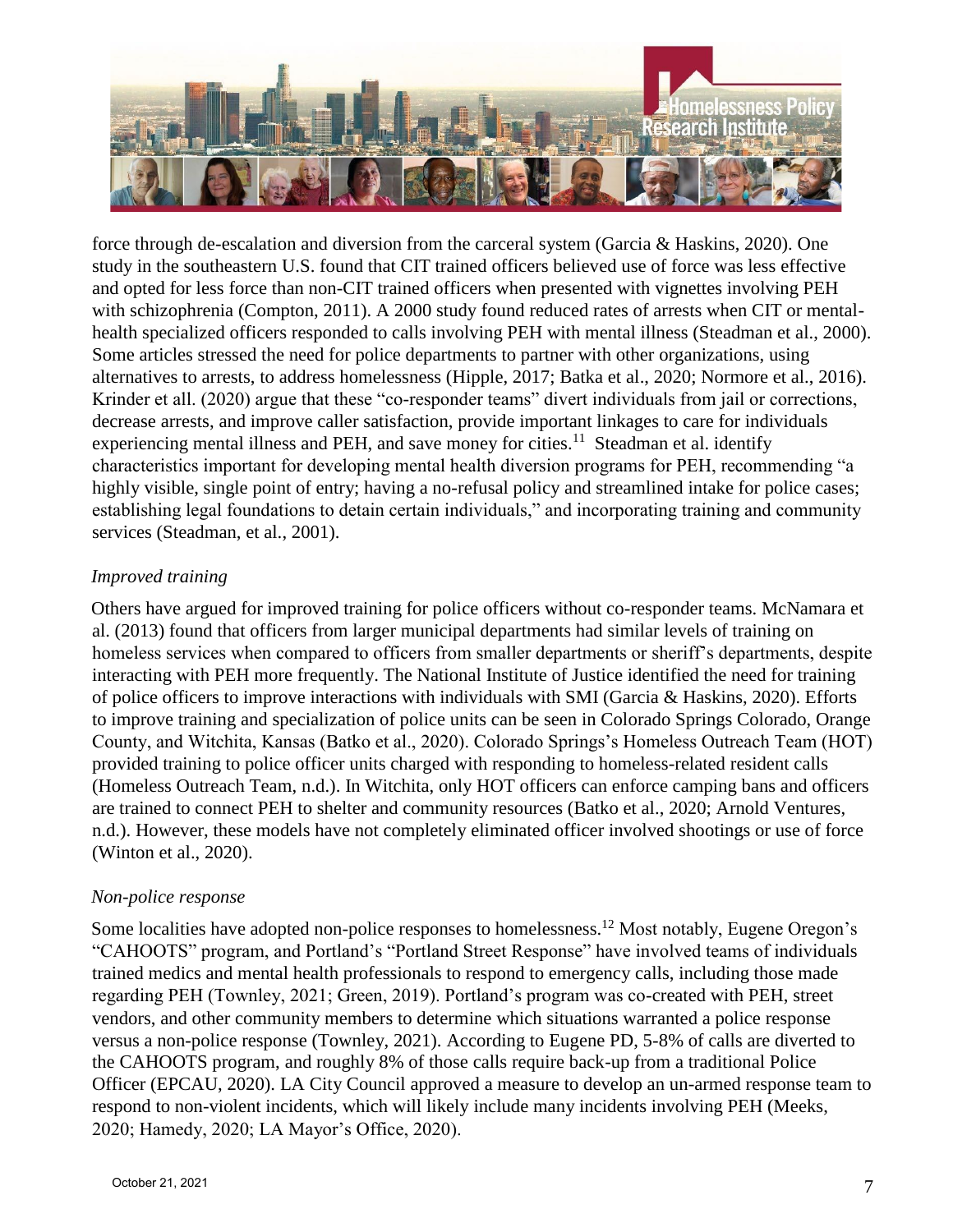

There are several programs that may reduce calls for police-involved encampment sweeps and criminalization. Safe parking programs have been successfully implemented in several cities (Ivey et al., 2018). LA's Safe Parking LA is a collaboration between the City of Los Angeles, homeless service providers, and faith-based organizations to provide safe places for people who are living in their vehicles to park overnight and are given access to hygiene facilities and linkages to housing and other services (Safe Parking L.A., n.d.).<sup>13</sup> Such programs also reduce fines and charges accrued by PEH in their vehicles (Ivey, 2018).<sup>14</sup> The Homeless Rights Advocacy Project's 2018 report argues that safe parking programs are most successful when they foster positive relationships with police (Ivey, 2018). Additionally, The Pit Stop program and the Skid Row Community ReFresh Spot provide safe and clean restrooms, laundry, and shower facilities that are staffed and maintained by attendants hired from the local community and with lived experience of homelessness. These programs provide toilets to areas with extensive homeless encampments, and thereby prevent public urination and defecation, which are criminalized activities and cause health hazards (Yu, 2019; Los Angeles Public Library, n.d.).

## **Conclusion**

As calls mount for cities across the U.S. to examine the outcomes of policing in low-income Black and brown communities, elected officials should also consider the impacts of policing on homeless populations. Criminalization of PEH through broken-windows style policing, and quality-of-life ordinances appears to have, at best, mixed impacts on crime, while also negatively impacting harm reduction efforts, unhoused residents, and the cycle in and out of homelessness itself. Models have been developed across the U.S. to improve outreach efforts by officers, decrease use of force, and divert PEH from jails and prisons. As localities design, build, and evaluate local law enforcement policies as they relate to PEH, they should look to these models to improve outcomes for housed and unhoused residents alike.

Together, the changes to the EITC and CTC combined are predicted to lift an additional 4.1 million children above the poverty line immediately, reducing child poverty in the United States by 40% (Crandall-Hollick & Falk, 2020). A 2018 study that helped inspire the CTC expansion and changes in the American Rescue Plan estimated that making the CTC universal and not tied to income would cut "deep" child poverty (50% of the poverty line) by nearly half and effectively eliminate "extreme" child poverty (income below \$2 per person per day) (Luke Shaefer et al., 2018). By expanding the eligibility criteria of the EITC and removing the earned income requirement of the CTC, these changes ensure that the most vulnerable families and children will receive these payments.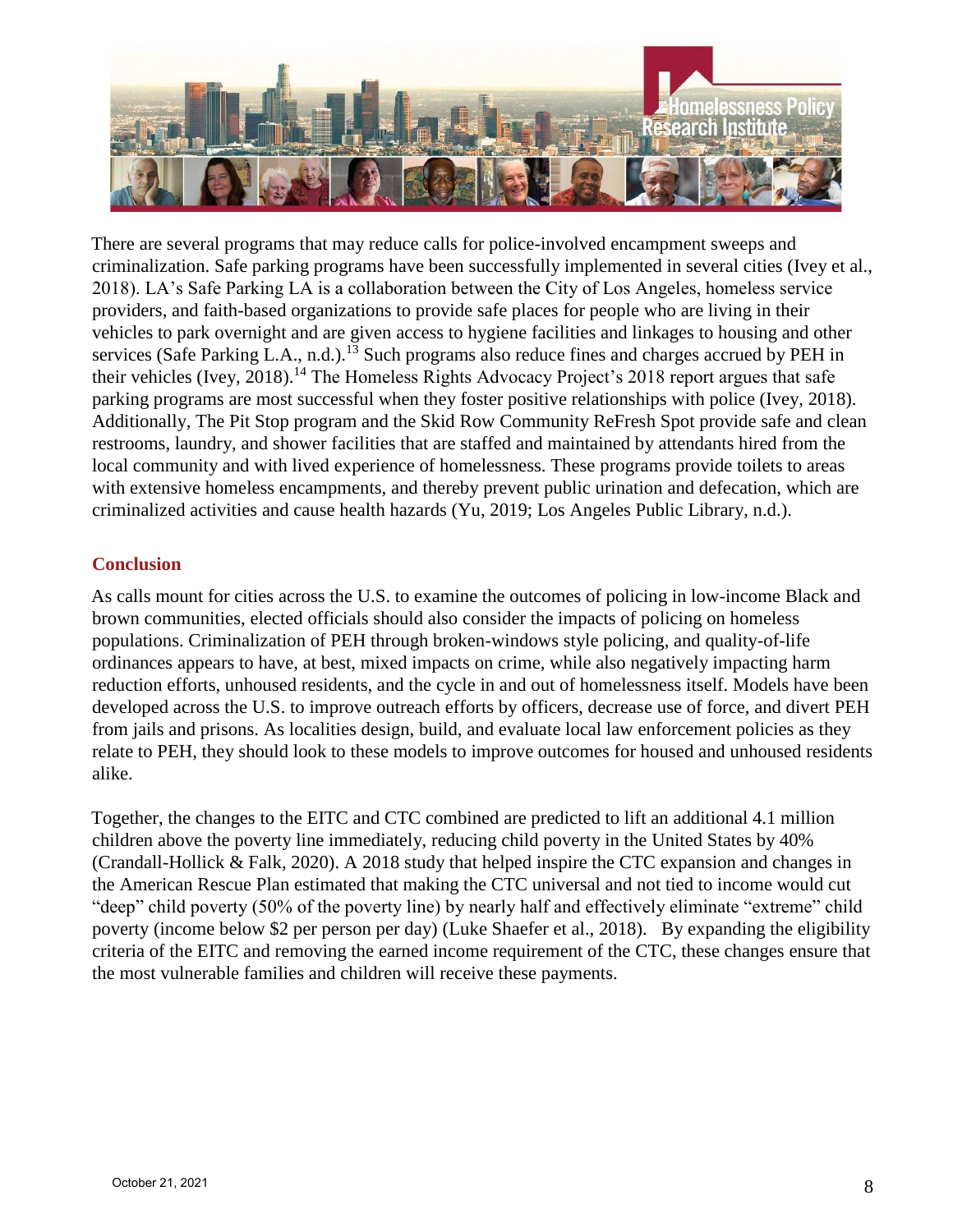

#### **Endnotes**

 $1$  For a discussion of the relationship between homelessness and the criminal justice system, see HPRI's literature review entitled ["Homelessness and the Criminal Justice System"](https://socialinnovation.usc.edu/homeless_research/homelessness-and-the-criminal-justice-system/) (2020). <sup>2</sup> Herring (2021) argues that shelters are themselves used as a tool to police PEH and to justify increased policing.  $\overline{\phantom{a}}$ 

 $3$  Herring (2019) argues that policing of PEH falls into three categories: aggressive patrol, therapeutic policing, and pervasive penalty, all with the objective of displacing PEH from a specific area (Herring, 2019). See the following for a description of these categories: (Stuart, 2016; Herring, 2019; Stuart, 2015; Herring et al., 2020; Beckett & Herbert, 2012).

<sup>4</sup> Conversations around criminalizing homelessness have reached the federal government as well. In September 2019, the Trump administration's Council of Economic Advisors released a report calling for "more stringent enforcement of quality-of-life issues like restrictions on the use of tents and encampments, loitering, and other related activities." The report also suggested increased policing and the forced clearing of homeless encampments as policy options for dealing with unsheltered homelessness. (EOPUS, 2019). In the 2018 court case *Martin vs. City of Boise*, the 9th Circuit Court of Appeals ruled that it was unconstitutional for cities to penalize people for sleeping in public in the absence of sufficient shelter, though many cities continue to enforce such laws (Chandegra, 2020; Oreskes et al., 2021; Harry 1992)

 $<sup>5</sup>$  In 2020, 72% of the 66,436 people identified as being unhoused on a given night in LA County</sup> were unsheltered (LAHSA, 2020)

<sup>6</sup> In addition to the programs listed here, LAPD operates three programs designed to interact with PEH. The Resources Enhancement Services Enforcement Team polices Skid Row and assists sanitation workers with outreach and sweeps (Moore, 2018; Operation Healthy Streets, n.d.). The Mental Evaluation Unit and System wide Mental Assessment Response Team are teams comprised of LAPD officers and case managers from LA's Department of mental health with the express goal minimizing violence in police interactions, providing referrals, and enforcing the law (MEU, n.d. Moore, n.d.)

 $<sup>7</sup>$  The Broken-windows theory contends that low-level crimes like panhandling, pave the way for</sup> more serious crimes (Wilson & Kelling, 1982).

<sup>8</sup> Rates were calculated using data on the population of LA City from 2019 from the U.S. Census Bureau (2019), point-in-time homeless count data from LAHSA (2020) and Use-of-force data from LAPD—Approximately 23 of every 1000 PEH experience NCUOF versus under 1 of every 1000 Angelinos generally (Moore, 2019B).

<sup>9</sup> The National Institute of Mental Health defines serious mental illness as "a mental, behavioral, or emotional disorder resulting in serious functional impairment, which substantially interferes with or limits... life activities" (NIMH, n.d.)

<sup>10</sup> Between 29% and 67% of unsheltered PEH experienced serious mental illness in 2019 (Smith & Oreskes 2019)

<sup>11</sup> Krinder et al., (2020) provides more guidance on co-responder programs in the U.S.

 $12$  Simpson (2015), referencing Manning (1997), argues that tasking police with addressing homelessness represents an "impossible mandate"—they are tasked with balancing individual interests and social order (Simpson, 2015; Manning 1977). McNamara et al. (2013) argues that at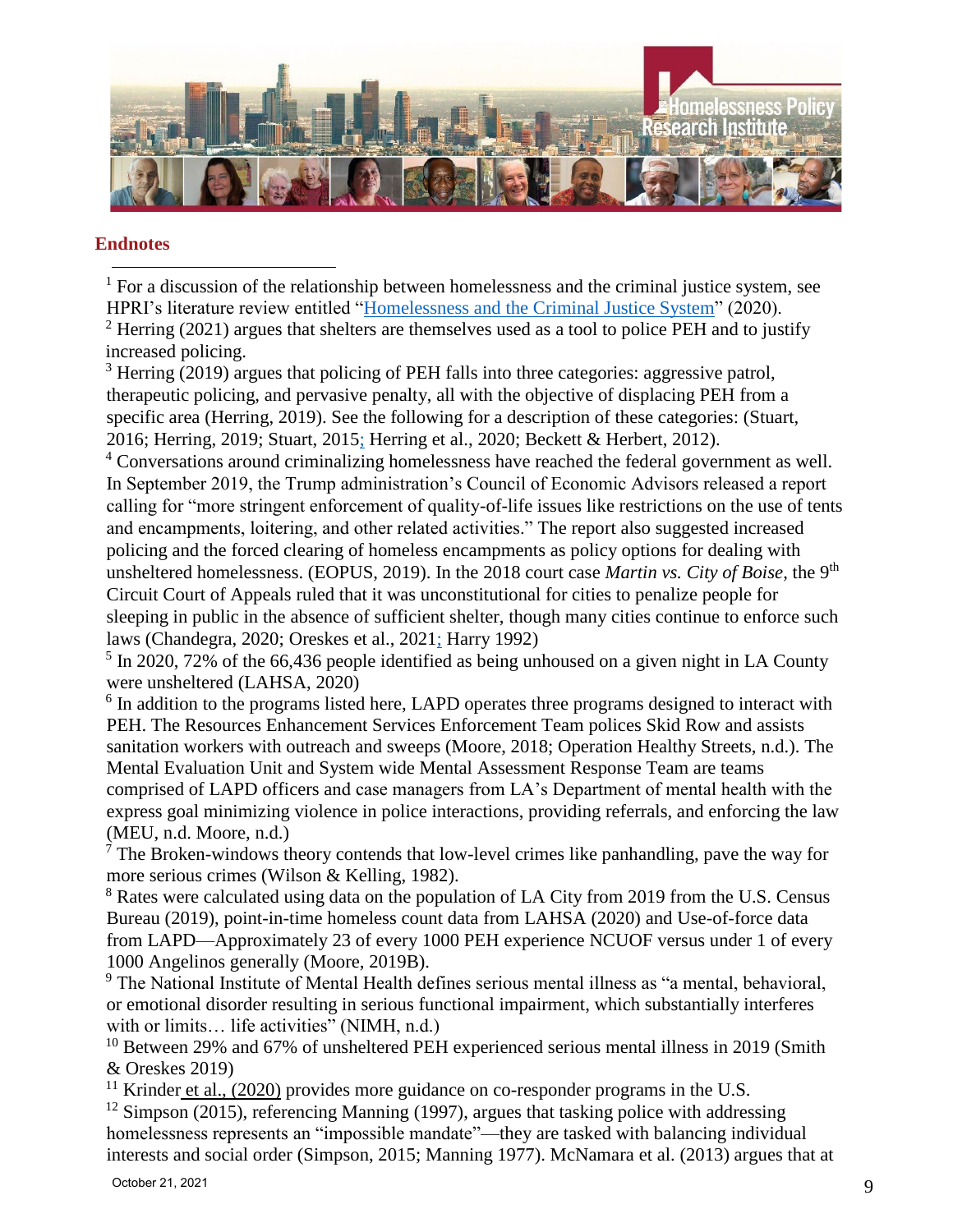

the very least "the empirical evidence seems fairly clear that the crime control approach… is unlikely to produce desired results for the police, the public, or the individuals living on the streets" because police would not target the root causes of homelessness (p. 369).

 $13$  Mitchell (1997) notes that "safe havens" against criminalization—places for PEH to sleep, relieve themselves, etc.—are necessary, but also that such idea have been criticized by those arguing that they do little to assist PEH and others still arguing that they invite homelessness and hamper safety.

 $14$  Many cities have ordinances that ban overnight sleeping in vehicles (Ivey et al., 2018). Car repossessions for unpaid tickets or expired registration can mean loss of shelter for PEH living in their vehicles (Alvarado, 2019).

 $\overline{\phantom{a}}$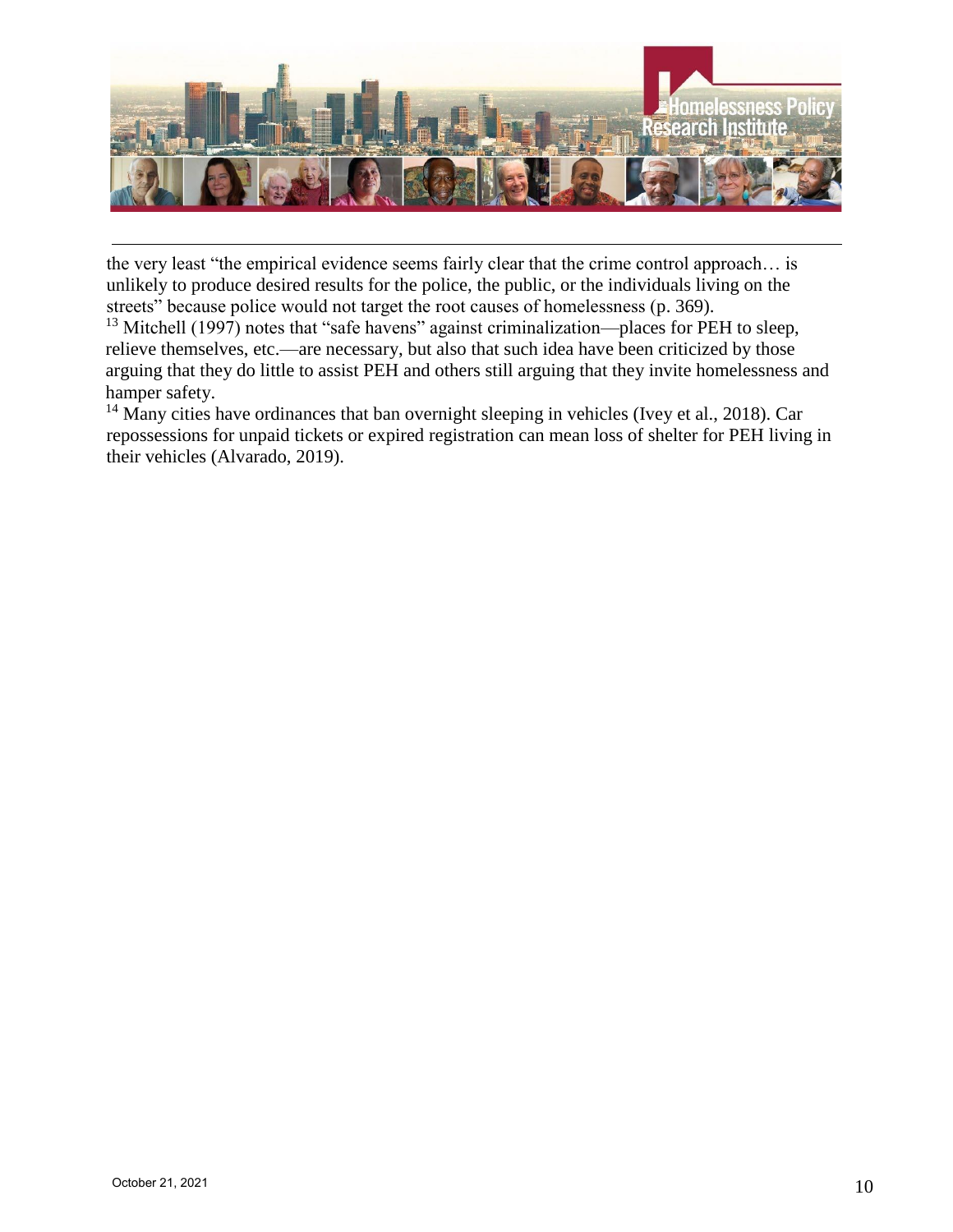

#### **Works Cited**

- Alvarado, J., Askew, W., Castaldi, M., Della-Piana, E., Evenson, R., Forbath, A., Herald, M., Ingram, M., Kashyap, N., Kovac, M., McKinney, C., Myers, S., Pond, J., Rosario, G., Soto, M., Waksman, I., Evenhouse, S., Uriarte, P., Enrique, A., … Lee, D. (2019). *Towed Into Debt: How Towing Practices in California Punish Poor People*.
- Amster, R. (2003). Patterns of Exclusion: Sanitizing Space, Criminalizing Homelessness. *Social Justice*, *30*(1). https://www.jstor.org/stable/29768172?casa\_token=J5vLqs24m4YAAAAA%3Ah\_U7i17347XglaB KO7O3nDCVVvJePe6vuNBpdYqSL2fcMMCpnbHWJwwp1hbokv0oBvF81fg702aF4Sf5fsKqRnSs LjMZmMge9H2qXHmnV57QJGdUqec&seq=1#metadata\_info\_tab\_contents
- Arnold Ventures. (n.d.). *Big city with a small-town approach*. Retrieved August 5, 2021, from https://craftmediabucket.s3.amazonaws.com/uploads/AV-homelessness-wichita.pdf
- Batka, S., Gillespie, S., Ballard, K., & Cunningham, M. K. (2020). *Alternatives to Arrests and Police Responses to Homelessness*. https://www.urban.org/research/publication/alternatives-arrestsand-police-responses-homelessness
- Beck, C. (2018). *The Los Angeles Police Department's 2017 Year-End Report on Homelessness*. http://www.lapdpolicecom.lacity.org/030618/BPC\_18-0091.pdf
- Beckett, K., & Herbert, S. (2012). Banished: The New Social Control In Urban America. *Banished: The New Social Control In Urban America*, 1–216. https://doi.org/10.1093/ACPROF:OSO/9780195395174.001.0001
- Berk, R., & MacDonald, J. (2010). Policing the homeless. *Criminology & Public Policy*, *9*(4), 813–840. https://doi.org/10.1111/J.1745-9133.2010.00673.X
- Blasi, G. (2007). Policing Our Way Out of Homelessness?: The First Year of the Safer Cities Initiative on Skid Row . In *U.S. Department of Justice Office of Justice Programs*. https://www.ojp.gov/ncjrs/virtual-library/abstracts/policing-our-way-out-homelessness-first-yearsafer-cities
- California Health Policy Strategies, LLC. *Criminal Justice System Involvement and Mental Illness among Unsheltered Homeless in California*. (2018).
- Chandegra, M. (2020). And it's Beginning to Snow . *California Western Law Review*, *56*(2). https://scholarlycommons.law.cwsl.edu/cwlr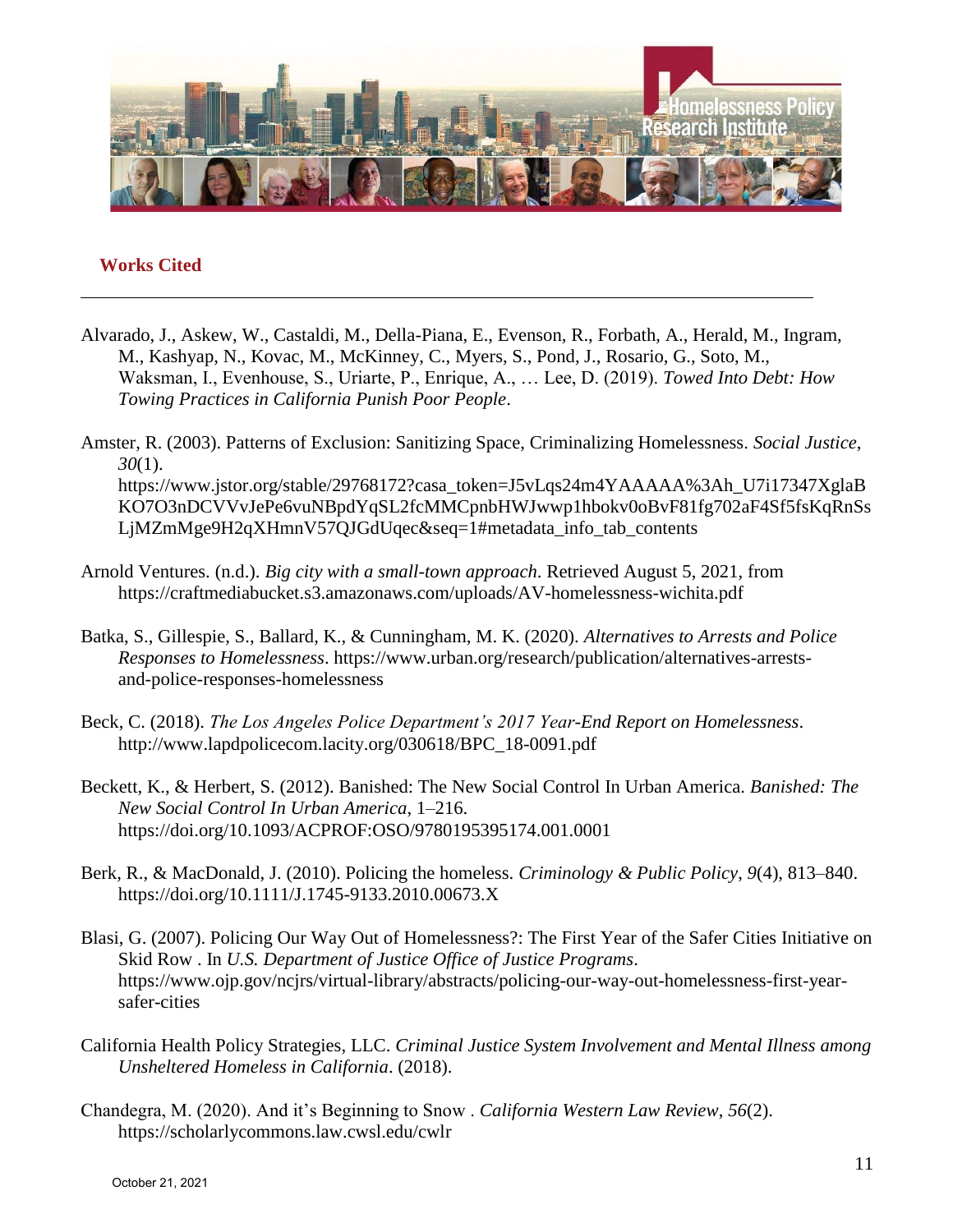

- City News Service. (2021, April 20). Judge: Skid Row homeless must be offered housing by October. *Spectrum News 1*. https://spectrumnews1.com/ca/la-east/homelessness/2021/04/20/judge-orders-lacity--county-to-provide-shelter-for-unhoused-on-skid-row-by-fall
- City News Service. (2021, July 29). Garcetti signs ordinance to restrict homeless encampments. *Spectrum News 1*. [https://spectrumnews1.com/ca/la-west/homelessness/2021/07/30/mayor-garcetti-signs](https://spectrumnews1.com/ca/la-west/homelessness/2021/07/30/mayor-garcetti-signs-ordinance-to-restrict-homeless-encampments)[ordinance-to-restrict-homeless-encampments](https://spectrumnews1.com/ca/la-west/homelessness/2021/07/30/mayor-garcetti-signs-ordinance-to-restrict-homeless-encampments)
- Eugene Police Crime Analysis Unit. (2020). *CAHOOTS Program Analysis*. https://www.eugeneor.gov/DocumentCenter/View/56717/CAHOOTS-Program-Analysis
- Executive Office of the President of the United States. (2019). *The Council of Economic Advisers The State of Homelessness in America*.
- Garcia, M., & Haskins, P. (2020, July 20). *Identifying Needs Related to Managing Seriously Mentally Ill Individuals in Corrections*. National Institute of Justice . [https://nij.ojp.gov/topics/articles/identifying-needs-related-managing-seriously-mentally-ill](https://nij.ojp.gov/topics/articles/identifying-needs-related-managing-seriously-mentally-ill-individuals-corrections)[individuals-corrections](https://nij.ojp.gov/topics/articles/identifying-needs-related-managing-seriously-mentally-ill-individuals-corrections)
- Goldfischer, E. (2019). From encampments to hotspots: the changing policing of homelessness in New York City. *Https://Doi.Org/10.1080/02673037.2019.1655532*, *35*(9), 1550–1567. https://doi.org/10.1080/02673037.2019.1655532
- Goodison, S., Barnum, J., Vermeer, M., Woods, D., Sitar, S., & Jackson, B. (2020). The Law Enforcement Response to Homelessness: Identifying High-Priority Needs to Improve Law Enforcement Strategies for Addressing Homelessness. In *The Law Enforcement Response to Homelessness: Identifying High-Priority Needs to Improve Law Enforcement Strategies for Addressing Homelessness*. RAND Corporation. https://doi.org/10.7249/RRA108-6
- Compton, M. T., Neubert, B. N. D., Broussard, B., McGriff, J. A., Morgan, R., & Olivia, J. R. (2011). Use of force preferences and perceived effectiveness of actions among Crisis Intervention Team (CIT) police officers and non-CIT officers in an escalating psychiatric crisis involving a subject with schizophrenia. *Schizophrenia Bulletin*, *37*(4), 737–745. https://doi.org/10.1093/SCHBUL/SBP146
- Hamedy, S. (2020, June 30). Los Angeles City Council moves forward with plan to replace police officers with community-based responders for non-violent calls. *CNN*. https://www.cnn.com/2020/06/30/us/los-angeles-city-council-approves-measure-nonviolentresponse/index.html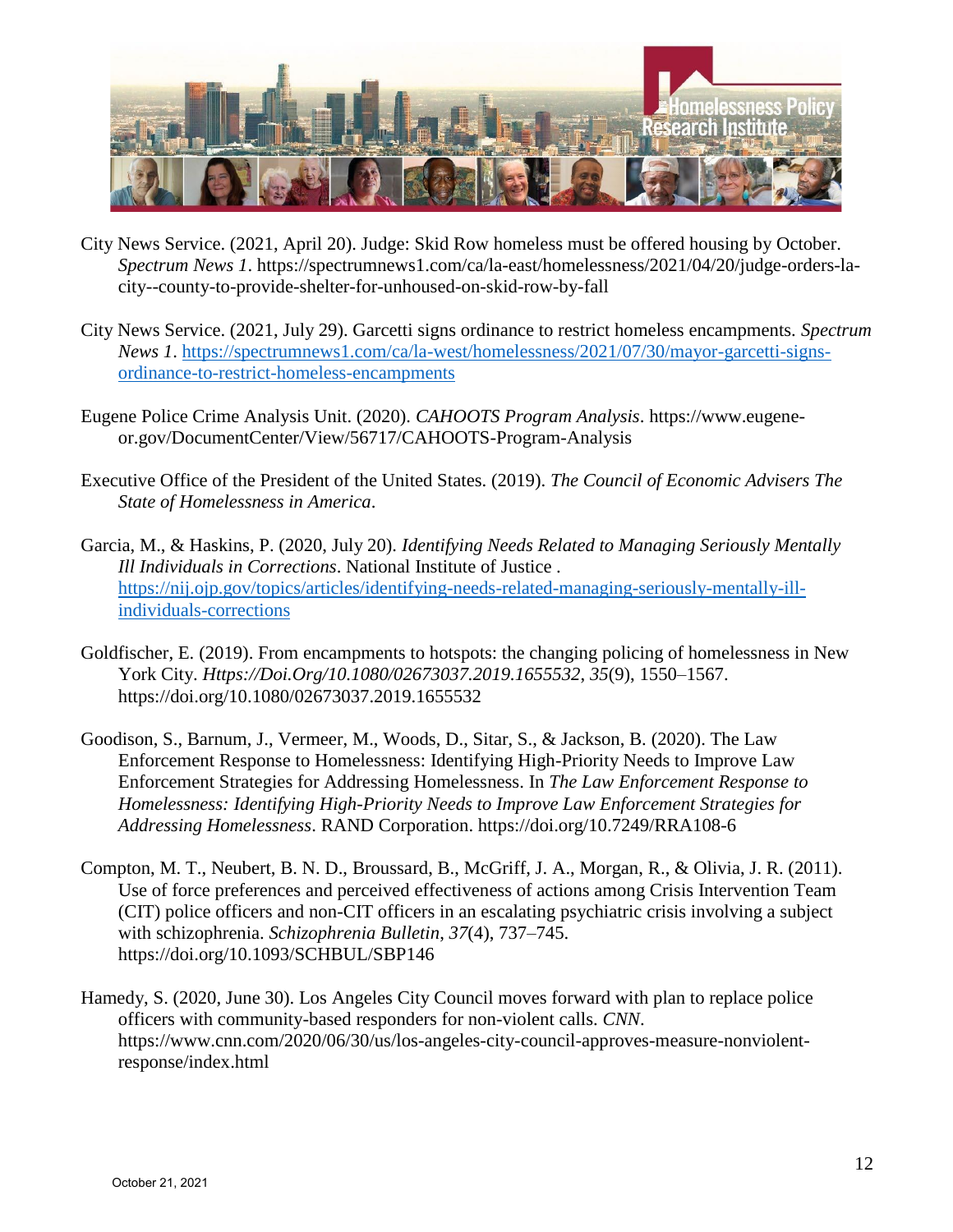

Herring, C. (2019). Complaint-Oriented Policing: Regulating Homelessness in Public Space. *Https://Doi.Org/10.1177/0003122419872671*, *84*(5), 769–800. https://doi.org/10.1177/0003122419872671

- Herring, C. (2021). Complaint-Oriented "Services": Shelters as Tools for Criminalizing Homelessness: *Https://Doi.Org/10.1177/0002716221996703*, *693*(1), 264–283. https://doi.org/10.1177/0002716221996703
- Herring, C., Yarbrough, D., & Marie Alatorre, L. (2020). Pervasive Penalty: How the Criminalization of Poverty Perpetuates Homelessness. *Social Problems*, *67*(1), 131–149. https://doi.org/10.1093/SOCPRO/SPZ004
- Hipple, N. K. (2017). Policing and Homelessness: Using Partnerships to Address a Cross System Issue. *Policing: A Journal of Policy and Practice*, *11*(1), 14–28. https://doi.org/10.1093/POLICE/PAW010
- Holland, G. (2018, March 6). *LAPD defends rising arrests of homeless people* . https://www.latimes.com/local/lanow/la-me-ln-lapd-homeless-20180306-story.html
- Holland, G., & Zhang, C. (2018, February 4). Huge increase in arrests of homeless in L.A. but mostly for minor offenses. *Los Angeles Times*. https://www.latimes.com/local/politics/la-me-homelessarrests-20180204-story.html
- *Homeless Outreach Team*. (n.d.). Colorado Springs. Retrieved August 5, 2021, from https://coloradosprings.gov/police-department/page/homeless-outreach-team

Homeless Policy Research Institute. (2020). *Homelessness and the Criminal Justice System*.

- Ivey, T. R., Gilleland, J., & Rankin, S. (2018). *Hidden in Plain Sight: Finding Safe Parking for Vehicle Residents*. Homeless Rights Advocacy Project. https://doi.org/10.2139/ssrn.3173221
- James Wilson, B. Q., & Kelling, G. L. (1982). Broken Windows: The police and neighborhood safety. *The Atlantic Monthly*. http://www.theatlantic.com/doc/print/198203/broken-windows
- Johnson, R. R. (2011). Suspect Mental Disorder and Police Use of Force: *Criminal Justice and Behavior*, *38*(2), 127–145. https://doi.org/10.1177/0093854810388160
- Klemack, J. C. (2018, October 15). *'HOPE' Team Dismantles Homeless Encampments, Seeks Out Services for LA's Homeless Population*. NBC. https://www.nbclosangeles.com/local/hope-teamseeks-out-services-for-las-homeless/157001/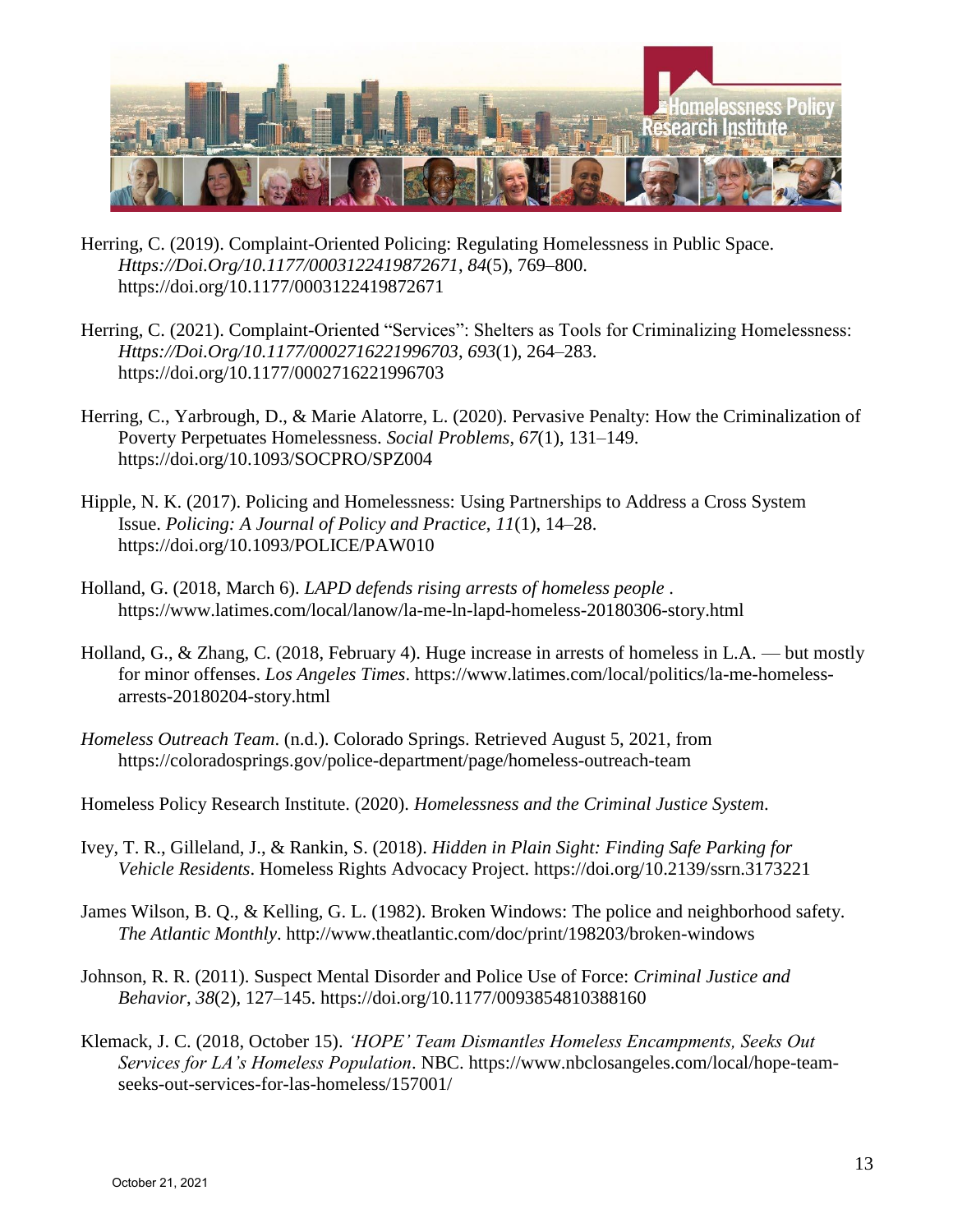

- Krider, A., Huerter, R., Gaherty, K., & Moore, A. (2020). *Responding to Individuals in Behavioral Health Crisis Via Co-Responder Models: The Role of Cities, Counties, Law Enforcement, and Providers*.
- Kryda, A. D., & Compton, M. T. (2009). Mistrust of Outreach Workers and Lack of Confidence in Available Services Among Individuals who are Chronically Street Homeless. *Community Mental Health Journal*, *45*, 144–150. https://doi.org/10.1007/s10597-008-9163-6
- Los Angeles Homeless Services Authority. (2018, December). *Report And Recommendations Of The Ad Hoc Committee On Black People Experiencing Homelessness*. https://www.lahsa.org/documents?id=2823-report-and-recommendations-of-the-ad-hoc-committeeon-black-people-experiencing-homelessness
- Los Angeles Homeless Services Authority. (2020, June 17). *2019 Greater Los Angeles Homeless Count Presentation*. https://www.lahsa.org/documents?id=3437-2019-greater-los-angeleshomeless-count-presentation.pdf
- Los Angeles Mayor's Office. (2020, October 26). *Mayor Garcetti: Partnership with L.A. County is a step forward for police reform, reimagining public safety*. https://www.lamayor.org/mayorgarcetti-partnership-la-county-step-forward-police-reform-reimagining-public-safety

Los Angeles Municipal Code § 41.18 (2021)

Manning, P. K. (1977). *Police Work: The Social Organization of Policing*. Waveland Press.

- Mather, K. (2017, April 4). At Police Commission hearing, LAPD and critics agree: policing alone isn't the answer to homelessness . *Los Angeles Times*. https://www.latimes.com/local/lanow/la-me-lnlapd-homelessness-20170404-story.html
- McNamara, R. H., Crawford, C., & Burns, R. (2013). Policing the homeless: policy, practice, and perceptions. *Policing: An International Journal of Police Strategies & amp; Management*,  $36(2)$ , 357–374. https://doi.org/10.1108/13639511311329741
- Meeks, A. (2020, October 14). Los Angeles will create unarmed crisis response teams for nonviolent 911 calls. *CNN*. https://www.cnn.com/2020/10/14/us/los-angeles-unarmed-crisis-responseteams-911-calls/index.html
- *Mental Evaluation Unit*. (n.d.). LAPD. Retrieved August 3, 2021, from https://www.lapdonline.org/detective\_bureau/content\_basic\_view/51704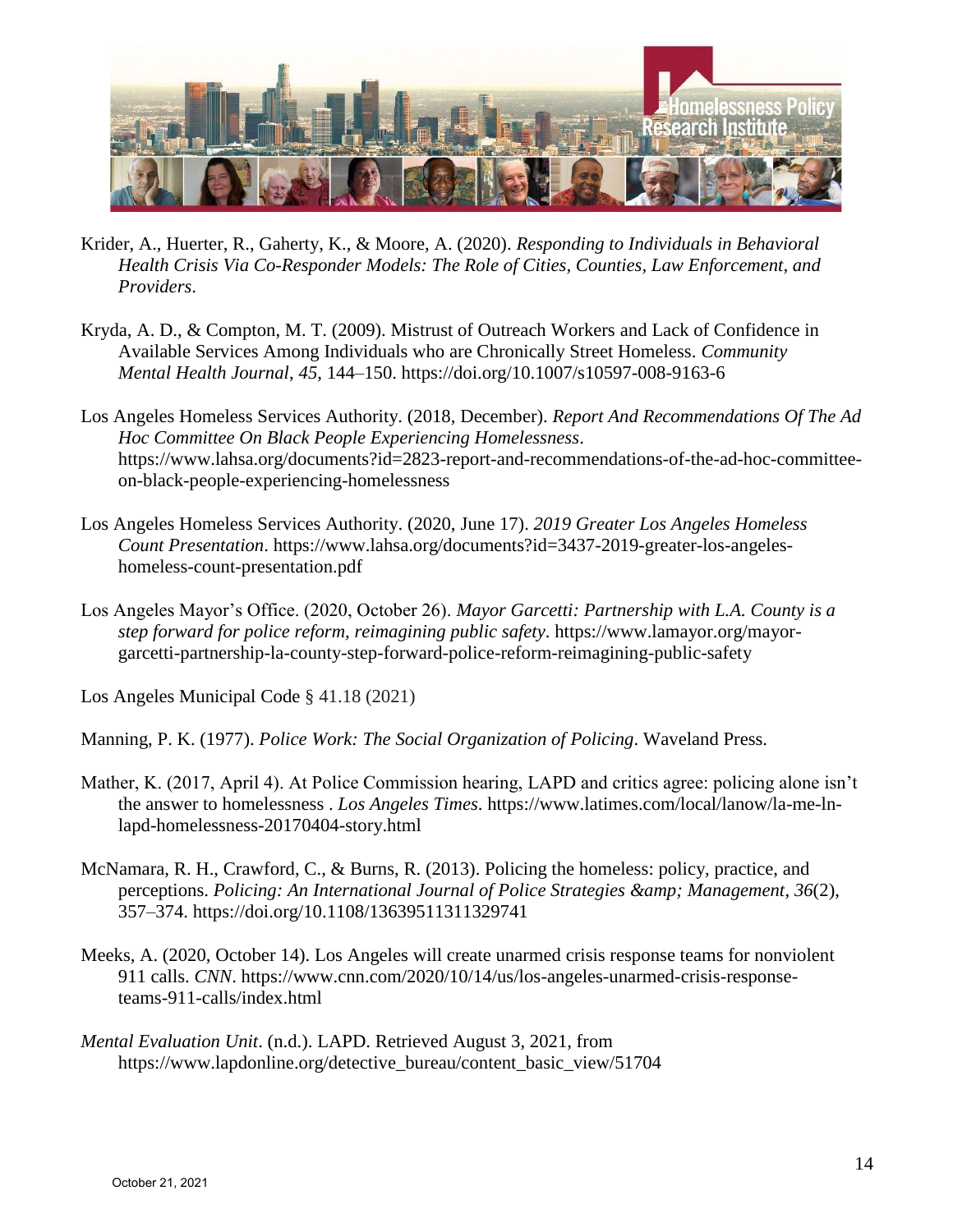

- Miller, L. (2020, January 21). Use-of-force incidents against homeless people are up, LAPD reports Los Angeles Times. *Los Angeles Times*. https://www.latimes.com/science/story/2020-01-21/useof-force-incidents-against-homeless-people-are-up-lapd-reports
- Moore, M. R. (2018). *Los Angeles Police Department: Use of Force Year-End Review*. http://lapdassets.lapdonline.org/assets/2018-uof-yr-end-rpt.pdf
- Moore, M. R. (2019A, May 28). *The Los Angeles Police Department's 2019 First Quarter Report on Homelessness*. http://www.lapdpolicecom.lacity.org/060419/BPC\_19-0148.pdf
- Moore, M. R. (2019B). *Los Angeles Police Department Use of Force Year-End Review 2019*. [http://lapd-assets.lapdonline.org/assets/pdf/2019\\_uof\\_review.pdf](http://lapd-assets.lapdonline.org/assets/pdf/2019_uof_review.pdf)
- National Homeless Law Center. (n.d.). *Racism, Homelessness, and the Criminal and Juvenile Legal Systems*. Retrieved August 3, 2021, from www.federalreserve.gov/
- National Institute of Mental Health. (n.d.). *Mental Illness*. Retrieved August 10, 2021, from https://www.nimh.nih.gov/health/statistics/mental-illness
- National Law Center on Homelessness & Poverty. (2014). *No Safe Place: The Criminalization of Homelessness in U.S. Cities*. [www.nlchp.org.](http://www.nlchp.org/)
- National Law Center on Homelessness & Poverty. (2019, December). *Housing Not Handcuffs 2019: Ending the Criminalization of Homelessness in U.S. Cities*. [https://nlchp.org/wp](https://nlchp.org/wp-content/uploads/2019/12/HOUSING-NOT-HANDCUFFS-2019-FINAL.pdf)[content/uploads/2019/12/HOUSING-NOT-HANDCUFFS-2019-FINAL.pdf](https://nlchp.org/wp-content/uploads/2019/12/HOUSING-NOT-HANDCUFFS-2019-FINAL.pdf)
- Normore, A. H., Ellis, B., & Bone, D. H. (2016). The Defragmentation of Mental Health Services, Police, and the Homeless. *Policing: A Journal of Policy and Practice*, *10*(2), 134–142. https://doi.org/10.1093/POLICE/PAV035

*Operation Healthy Streets*. (n.d.). Retrieved August 3, 2021, from [https://www.lacitysan.org/san/faces/home/portal/s-lsh-es/s-lsh-es-si/s-lsh-es-si](https://www.lacitysan.org/san/faces/home/portal/s-lsh-es/s-lsh-es-si/s-lsh-es-si-ohs;jsessionid=x2YOckteLgRpWYzd0yuGvR1SZPKewx4aksPZgvhmioUeZw1wFpVS!1232504809!-1446399063?_adf.ctrl-state=a2ghmrl4h_1&_afrLoop=660537458946941&_afrWindowMode=0&_afrWindowId=null#!%40%40%3F_afrWindowId%3Dnull%26_afrLoop%3D660537458946941%26_afrWindowMode%3D0%26_adf.ctrl-state%3Da2ghmrl4h_5)[ohs;jsessionid=x2YOckteLgRpWYzd0yuGvR1SZPKewx4aksPZgvhmioUeZw1wFpVS!123250480](https://www.lacitysan.org/san/faces/home/portal/s-lsh-es/s-lsh-es-si/s-lsh-es-si-ohs;jsessionid=x2YOckteLgRpWYzd0yuGvR1SZPKewx4aksPZgvhmioUeZw1wFpVS!1232504809!-1446399063?_adf.ctrl-state=a2ghmrl4h_1&_afrLoop=660537458946941&_afrWindowMode=0&_afrWindowId=null#!%40%40%3F_afrWindowId%3Dnull%26_afrLoop%3D660537458946941%26_afrWindowMode%3D0%26_adf.ctrl-state%3Da2ghmrl4h_5) 9!-1446399063? adf.ctrl[state=a2ghmrl4h\\_1&\\_afrLoop=660537458946941&\\_afrWindowMode=0&\\_afrWindowId=null#!%](https://www.lacitysan.org/san/faces/home/portal/s-lsh-es/s-lsh-es-si/s-lsh-es-si-ohs;jsessionid=x2YOckteLgRpWYzd0yuGvR1SZPKewx4aksPZgvhmioUeZw1wFpVS!1232504809!-1446399063?_adf.ctrl-state=a2ghmrl4h_1&_afrLoop=660537458946941&_afrWindowMode=0&_afrWindowId=null#!%40%40%3F_afrWindowId%3Dnull%26_afrLoop%3D660537458946941%26_afrWindowMode%3D0%26_adf.ctrl-state%3Da2ghmrl4h_5) [40%40%3F\\_afrWindowId%3Dnull%26\\_afrLoop%3D660537458946941%26\\_afrWindowMode%3](https://www.lacitysan.org/san/faces/home/portal/s-lsh-es/s-lsh-es-si/s-lsh-es-si-ohs;jsessionid=x2YOckteLgRpWYzd0yuGvR1SZPKewx4aksPZgvhmioUeZw1wFpVS!1232504809!-1446399063?_adf.ctrl-state=a2ghmrl4h_1&_afrLoop=660537458946941&_afrWindowMode=0&_afrWindowId=null#!%40%40%3F_afrWindowId%3Dnull%26_afrLoop%3D660537458946941%26_afrWindowMode%3D0%26_adf.ctrl-state%3Da2ghmrl4h_5) [D0%26\\_adf.ctrl-state%3Da2ghmrl4h\\_5](https://www.lacitysan.org/san/faces/home/portal/s-lsh-es/s-lsh-es-si/s-lsh-es-si-ohs;jsessionid=x2YOckteLgRpWYzd0yuGvR1SZPKewx4aksPZgvhmioUeZw1wFpVS!1232504809!-1446399063?_adf.ctrl-state=a2ghmrl4h_1&_afrLoop=660537458946941&_afrWindowMode=0&_afrWindowId=null#!%40%40%3F_afrWindowId%3Dnull%26_afrLoop%3D660537458946941%26_afrWindowMode%3D0%26_adf.ctrl-state%3Da2ghmrl4h_5)

Oreskes, B. (2021, May 27). *Judge rails at L.A. officials for causing homelessness through structural racism. They don't disagree*. Los Angeles Times. https://www.latimes.com/homelesshousing/story/2021-05-27/judge-carter-rails-at-l-a-for-letting-homeless-people-die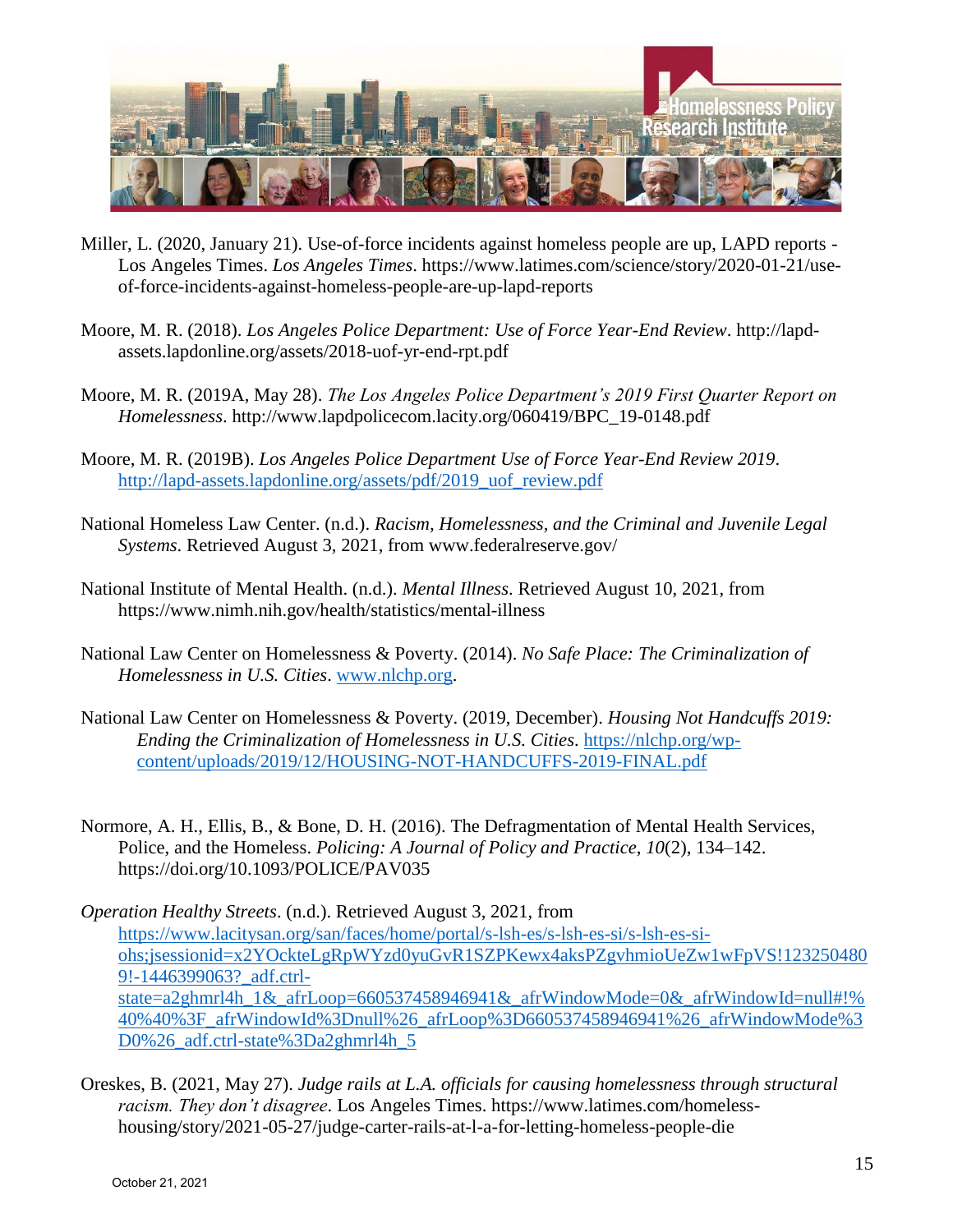

- Oreskes, B., Reyes, E. A., & Smith, D. (2021, April 20). Judge orders L.A. to provide shelter for skid row residents. *Los Angeles Times*. https://www.latimes.com/homeless-housing/story/2021-04-20/judgecarter-la-city-county-shelter-skid-row-homeless-fall
- *Program Profile: Safer Cities Initiative.* (2011, June 16). National Institute of Justice. https://crimesolutions.ojp.gov/ratedprograms/182
- Robinson, T. (2019). No Right to Rest: Police Enforcement Patterns and Quality of Life Consequences of the Criminalization of Homelessness. *Urban Affairs Review*, *55*(1), 41–73. <https://doi.org/10.1177/1078087417690833>
- Saelinger, D. (2006). Nowhere to go: The Impacts of City Ordinances Criminalizing Homelessness. *Georgetown Journal on Poverty Law and Policy*, *13*. <https://heinonline.org/HOL/Page?handle=hein.journals/geojpovlp13&id=551&div=&collection=>
- *Safe Parking L.A.* (n.d.). Retrieved August 5, 2021, from https://www.safeparkingla.org/
- *Safer Cities Initiative*. (n.d.). youth.gov. Retrieved August 3, 2021, from [https://youth.gov/content/safer](https://youth.gov/content/safer-cities-initiative)[cities-initiative](https://youth.gov/content/safer-cities-initiative)
- Scott, A. (2019, December 31). Number Of Homeless Homicide Victims Rises in Los Angeles. *NPR*. https://www.npr.org/2019/12/31/791566804/in-los-angeles-number-of-homeless-homicide-victimsrising
- Shover, C. L., Leifheit, K. M., & Frederes, A. (2021, July 26). *Where can we be in the City of Los Angeles?* https://storymaps.arcgis.com/stories/603d90d620984f79ad843c2d3f77ceff
- Simon, H. (1992). Towns without Pity: A Constitutional and Historical Analysis of Official Efforts to Drive Homeless Persons from American Cities. *Tulane Law Review*, *66*. https://heinonline.org/HOL/Page?handle=hein.journals/tulr66&id=655&div=29&collection=journals
- Simpson, J. (2015). Police and Homeless Outreach Worker Partnerships: Policing of Homeless Individuals with Mental Illness in Washington, D.C. *Human Organization*, *74*(2), 125–134. https://doi.org/10.17730/0018-7259-74.2.125
- *Skid Row Community Refresh Spot.* (n.d.). Los Angeles Public Libarary. Retrieved August 5, 2021, from https://www.lapl.org/stable-living/resource-centers/skid-row-community-refresh-spot
- Smith, D., & Oreskes, B. (2019, October 7). Homeless population's mental illness, substance abuse under-reported. *Los Angeles Times*. https://www.latimes.com/california/story/2019-10-07/homelesspopulation-mental-illness-disability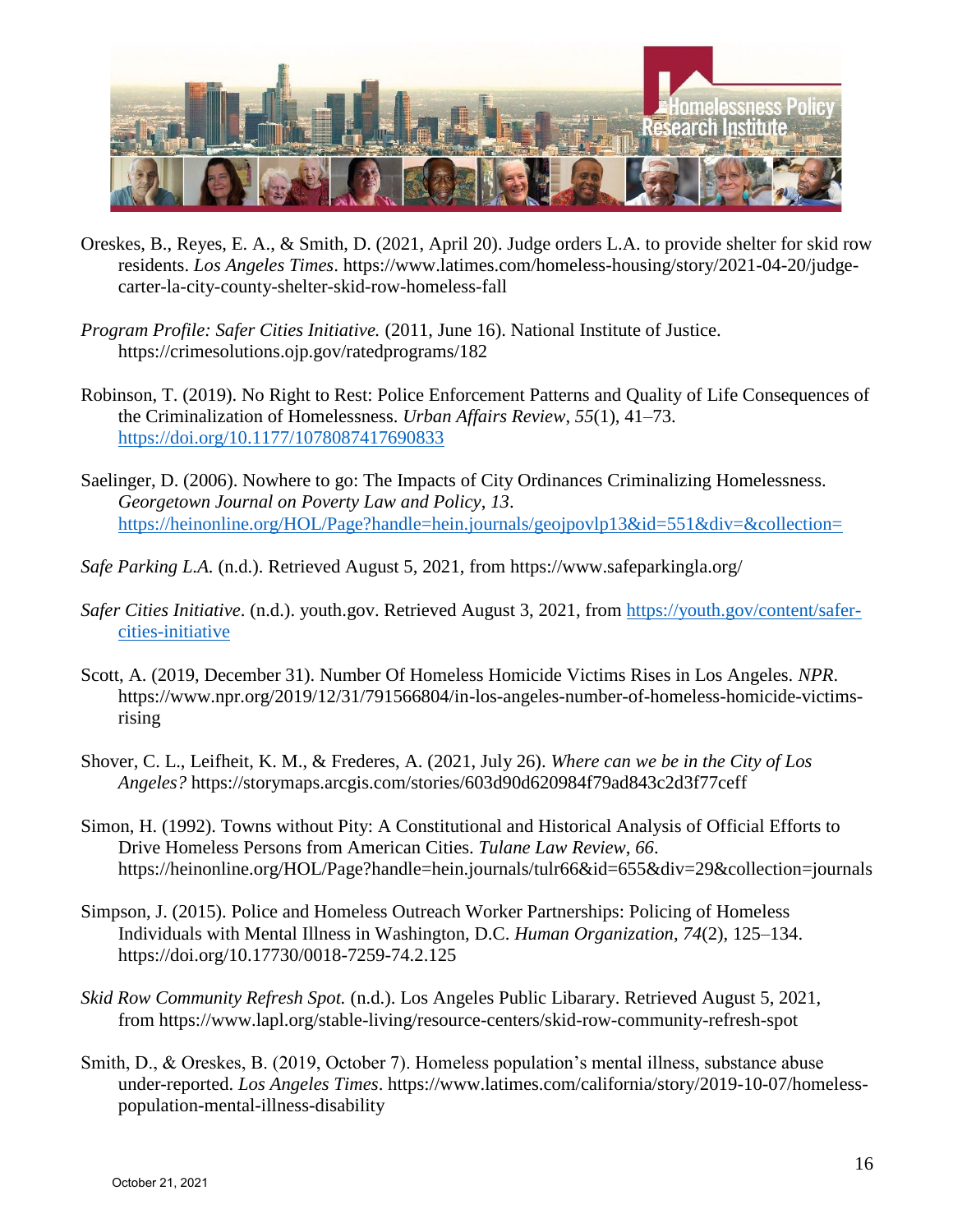

- Steadman, H. J., Stainbrook, K. A., Griffin, P., Draine, J., Dupont, R., & Horey, C. (2001). A specialized crisis response site as a core element of police-based diversion programs. *Psychiatric Services*, *52*(2), 219–222. https://doi.org/10.1176/APPI.PS.52.2.219
- Steadman, H. J., Deane, M. W., Borum, R., & Morrissey, J. P. (2000). Comparing outcomes of major models of police responses to mental health emergencies. *Psychiatric Services*, *51*(5), 645–649. https://doi.org/10.1176/APPI.PS.51.5.645
- Stuart, F. (2013). From 'Rabble Management' to 'Recovery Management': Policing Homelessness in Marginal Urban Space: *Http://Dx.Doi.Org/10.1177/0042098013499798*, *51*(9), 1909–1925. https://doi.org/10.1177/0042098013499798
- Stuart, F. (2015). On the Streets, Under Arrest: Policing Homelessness in the 21st Century. *Sociology Compass*, *9*(11), 940–950. https://doi.org/10.1111/SOC4.12324
- Stuart, F. (2016). *Down, out, and under arrest: policing and everyday life in skid row*.
- Tars, E. S., Johnson, H. M., Bauman, T., & Foscarinis, M. (2013). Can I Get Some Remedy: Criminalization of Homelessness and the Obligation to Provide an Effective Remedy. *Columbia Human Rights Law Review*, *45*. https://heinonline.org/HOL/Page?handle=hein.journals/colhr45&id=759&div=&collection=
- Tinoco, M. (2020, June 29). Why Armed Cops Are The First Responders For The Homelessness Crisis. *LAist*. https://laist.com/news/los-angeles-police-homeless-why
- Townley, G., Sand, K., Kindschuh, T., Brott, H., & Leickly, E. (2021). Engaging unhoused community members in the design of an alternative first responder program aimed at reducing the criminalization of homelessness. *Journal of Community Psychology*, *49*(6). https://doi.org/10.1002/JCOP.22601
- Treatment Advocacy Center. (2015). *Overlooked in the Undercounted: The Role of Mental Illness in Fatal Law Enforcement Encounters*. https://www.treatmentadvocacycenter.org/overlooked-inthe-undercounted
- U.S. Census Bureau. (2019). *QuickFacts: Los Angeles city, California*. https://www.census.gov/quickfacts/losangelescitycalifornia
- Vitale, A. S. (2010). The Safer Cities Initiative and the Removal of the Homeless: Reducing Crime or Promoting Gentrification on Los Angeles' Skid Row. *Criminology and Public Policy*, *9*(4).
- Wiener, J. (2020, July 1). *New California aim: No police response to mental crises*. Cal Matters. https://calmatters.org/justice/2020/07/police-mental-crisis-response-california/